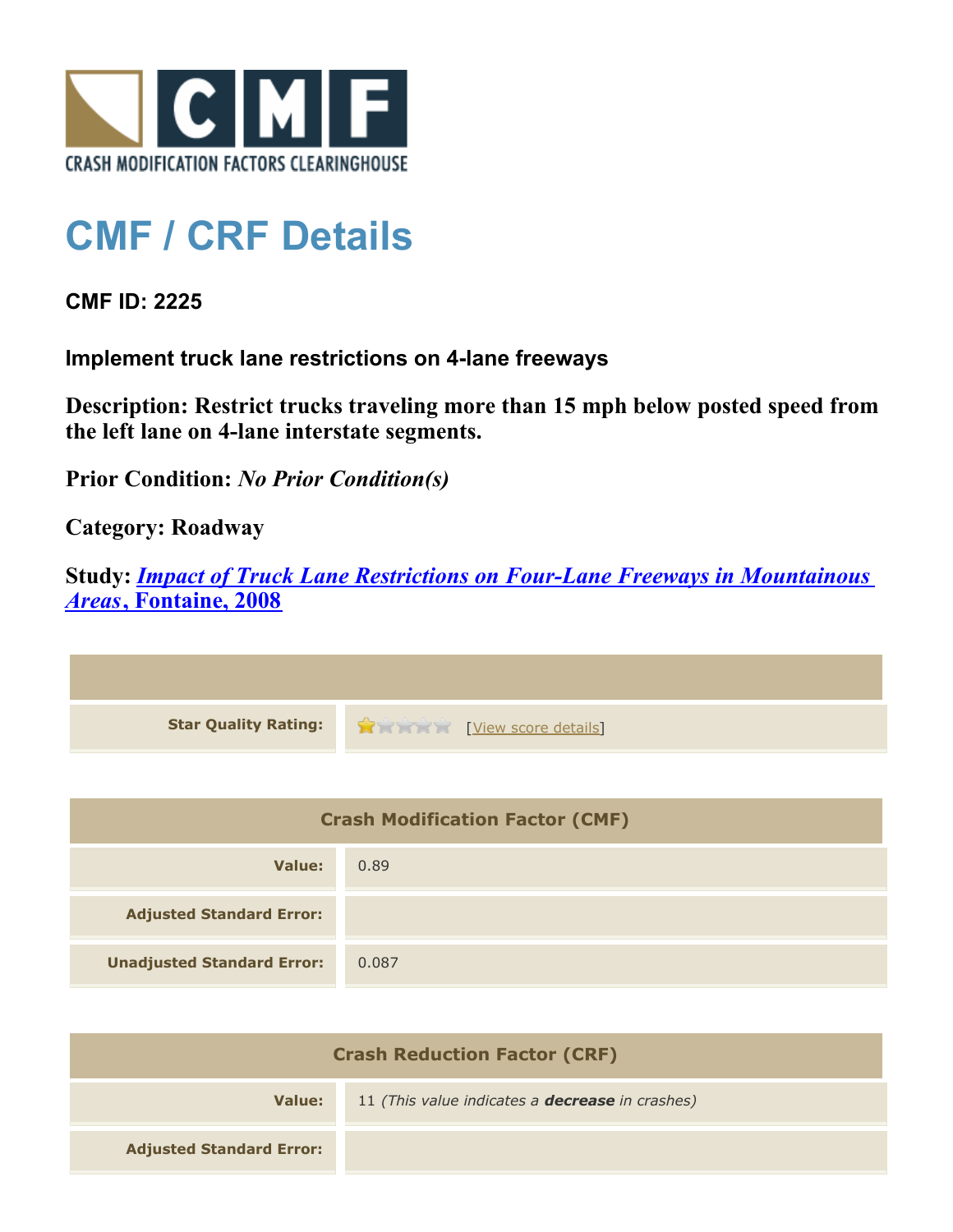| <b>Applicability</b>       |                                                   |
|----------------------------|---------------------------------------------------|
| <b>Crash Type:</b>         | All                                               |
| <b>Crash Severity:</b>     | All                                               |
| <b>Roadway Types:</b>      | Principal Arterial Other Freeways and Expressways |
| <b>Number of Lanes:</b>    | $\overline{4}$                                    |
| <b>Road Division Type:</b> |                                                   |
| <b>Speed Limit:</b>        |                                                   |
| <b>Area Type:</b>          |                                                   |
| <b>Traffic Volume:</b>     | 4041 to 24361 Average Daily Traffic (ADT)         |
| <b>Time of Day:</b>        | All                                               |

## *If countermeasure is intersection-based*

| <b>Intersection Type:</b>         |  |
|-----------------------------------|--|
| <b>Intersection Geometry:</b>     |  |
| <b>Traffic Control:</b>           |  |
| <b>Major Road Traffic Volume:</b> |  |
| <b>Minor Road Traffic Volume:</b> |  |

| <b>Development Details</b>      |              |
|---------------------------------|--------------|
| <b>Date Range of Data Used:</b> | 2001 to 2006 |
| <b>Municipality:</b>            |              |
| State:                          | <b>VA</b>    |